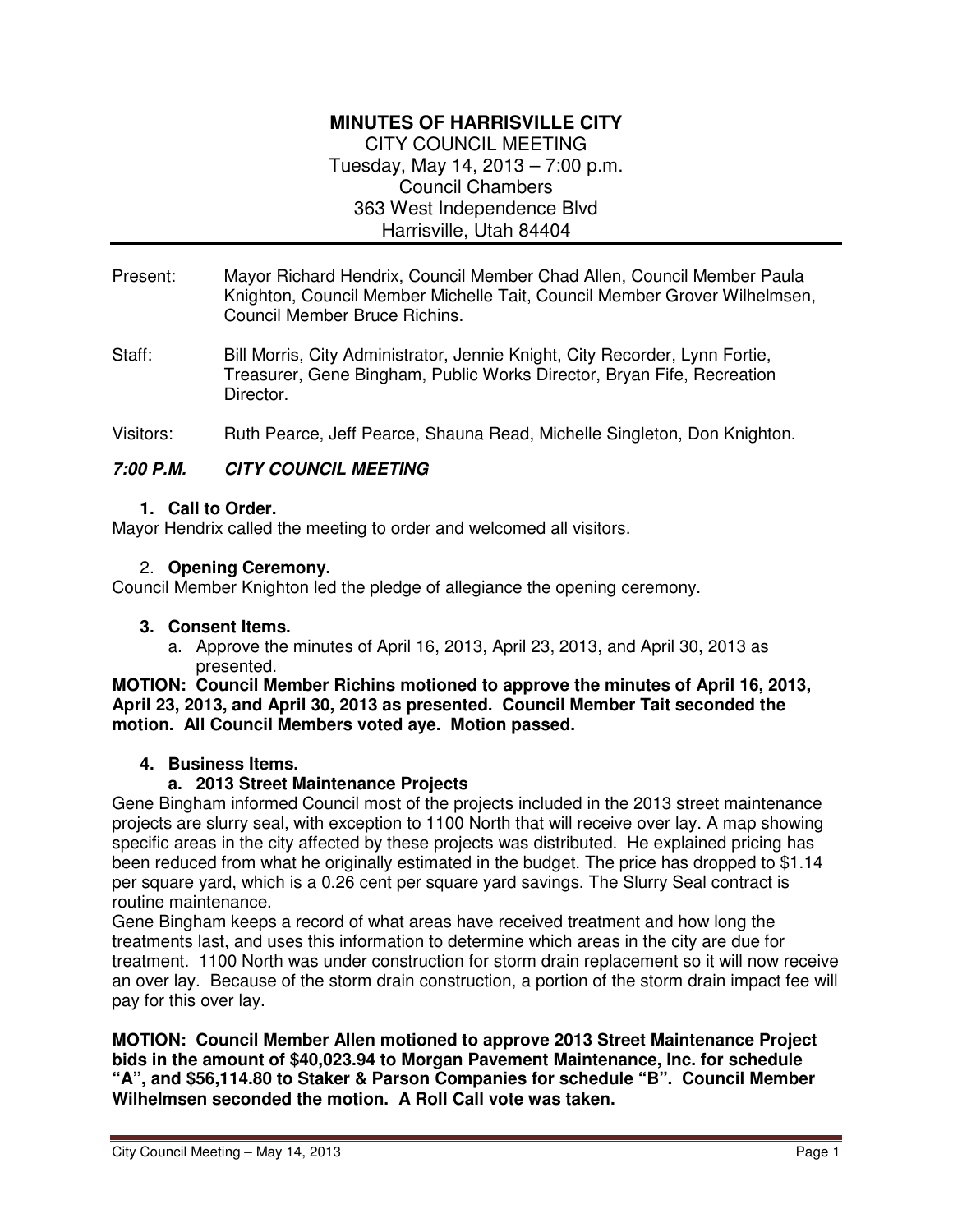| <b>Council Member Allen</b>      | Yes |
|----------------------------------|-----|
| <b>Council Member Richins</b>    | Yes |
| <b>Council Member Knighton</b>   | Yes |
| <b>Council Member Tait</b>       | Yes |
| <b>Council Member Wilhelmsen</b> | Yes |

### **Motion passed 5-0.**

b. Discussion/possible action to approve Harrisville City Resolution 2013-03, a resolution entering an Interlocal Agreement with Weber County relating to Storm Water UPDES General Permit.

Gene Bingham informed Council of the role of Utah Pollution Discharge Elimination System. He explained the purpose of the Weber County Storm Water Coalition to allow this program to be cost effective throughout all of Weber County cities. All of these cities work together using existing programs that address the state requirements. These cities previously used models until the coalition allowed for cities to pool their resources. The coalition was once funded by the larger cities in Weber County. The funding is now based on population. Harrisville City's cost is minimal for the entire year. This covers the Flood Plain Management Conference and the computer software that records and reports the information. The computer software will be close to free of charge. The coalition streamlined these items to help with the costs. Gene Bingham explained that with development now coming in, it will be less time consuming to follow up on the required paperwork for the inspections. He said all cities included in the coalition will pass a resolution to include an interlocal agreement. Each chairperson on the coalition serves for 12 months. Now even the smaller cities are helping with the chairperson responsibilities.

Gene Bingham requested Council pass this resolution to update the interlocal agreement with Weber County. Bill Morris made a few corrections. The title will now read, "A Resolution of Harrisville City, Utah, entering an Interlocal agreement between Harrisville City, Weber County Cities, and Weber County relating to the Weber County Storm Water Coalition and Storm Water UPDES General Permit." The fifth paragraph was changed to read: "Now Therefore, Be It Resolved, by the Mayor and City Council of Harrisville City that the Agreement for certain storm water purposes attached hereto as Exhibit "A" and incorporated herein by this reference is approved. The City Council hereby authorizes and directs the Mayor to execute the Agreement and any documents relating thereto for and on behalf of the City."

**MOTION: Council Member Allen motioned to approve Harrisville City Resolution 2013-03, a resolution entering an Interlocal agreement between Harrisville City, Weber County Cities, and Weber County relating to the Weber County Storm Water Coalition and Storm Water UPDES General Permit. Council Member Richins seconded the motion. A Roll Call vote was taken.** 

| <b>Council Member Allen</b>      | Yes        |
|----------------------------------|------------|
| <b>Council Member Richins</b>    | <b>Yes</b> |
| <b>Council Member Knighton</b>   | Yes        |
| <b>Council Member Tait</b>       | Yes        |
| <b>Council Member Wilhelmsen</b> | Yes        |

**Motion passed 5-0.**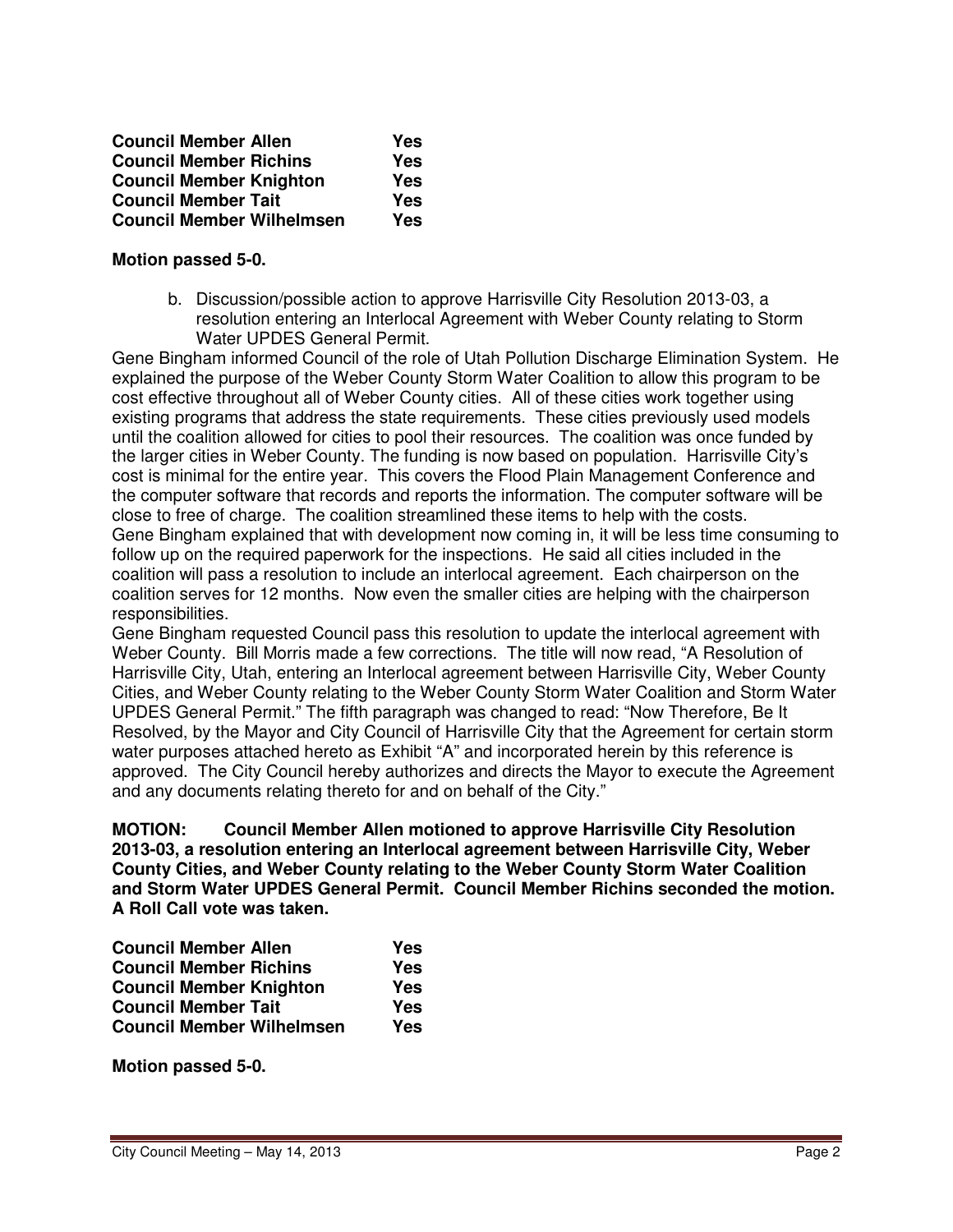c. Discussion/possible action to approve a Deferral and Covenant to run with the Land Agreement for Wahlen Acres.

Russ Wahlen introduced a proposal for him and his father to develop a portion of his A-1 property for a home. He showed Council where this development will be placed on his property. He also informed Council there is a name change proposal with Thoroughbred Meadows to change "Cragun Way" to "Wahlen Way". He distributed a diagram showing the required 45 foot turn around area that will be deeded to the city to meet the frontage requirement. Mayor and Council gave discussion about where the property is located, where the proposed home will be placed, and how this will tie into Thoroughbred Meadows subdivision.

Council Member Knighton asked for clarification on the cul-de-sac frontage and that the development will only include one dwelling. Bill Morris explained the subdivision ordinance requires 100 foot frontage for development of property. By deeding a temporary cul-de-sac to the city, this frontage requirement will be met. Russ Wahlen informed Council the deferral specifies their agreement to put into place all future improvements within 60 days of request, and no maintenance will be given to the temporary cul-de-sac.

Council Member Richins asked if the snow plows will have adequate turn around area. Gene Bingham explained the original development with Thoroughbred Meadows included an offset cul-de-sac that would have allowed for the plow to turn around. He further explained with this new proposal the road will be a stub road and the snow plows will stop at the end, with no turn around area included. Russ Wahlen commented that he has a tractor to clear snow from this temporary cul-de-sac.

Council Member Allen asked if this needs to go through Planning Commission. Bill Morris explained this is a building permit, and City Council approves dedication of land. He said the public works standards will have to be met in the future. Council Member Knighton asked what will happen to this agreement with future development of this land. Bill Morris responded a future development plan will include a re-plat of this road. Installation and cost of the future improvements will be the homeowner's responsibility. The deferral agreement of the utilities and the quit-claim of the cul-de-sac to allow for proper frontage will allow them to build on this lot. All improvements will be required to be installed within 60 days or the city will place a lien on the property to be collected through property tax. This is also called a "What you see is what you get covenant", specifying the city will not maintain this cul-de-sac. As for the improvements, they will be stubbed at the end of "Cragun/Wahlen Way".

Council Member Knighton commented on the unusual circumstances of this proposal. Council Member Allen asked if this is like "Chugg Lane". Bill Morris said frontage cannot be counted off from the two stubbed roads at the end of Thoroughbred Meadows. Harrisville City has a standard for temporary cul-de-sac, and this proposal meets this standard. Bill Morris reiterated the agreement states the city will not maintain the temporary cul-de-sac, but allows the homeowner to build on the lot. Council Member Knighton questioned this proposal; expressing her desire to ensure this development will not interfere with future road development. She asked about the deferral agreement. Bill Morris distributed the newly edited version of the deferral agreement. He explained the deferral agreement ensures the installation of improvements in the future and the quit-claim deed obligates the homeowner for maintenance on the temporary turn around and is tied to the deferral agreement. Thoroughbred Meadows development was excited to agree to have the cul-de-sac removed from their property.

# **MOTION: Council Member Allen motioned to approve the Deferral and Covenant to run with the land Agreement and Quit-claim Deed for Wahlen Acres. Council Member Tait seconded the motion.**

**A Roll Call vote was taken.** 

**Council Member Wilhelmsen Yes**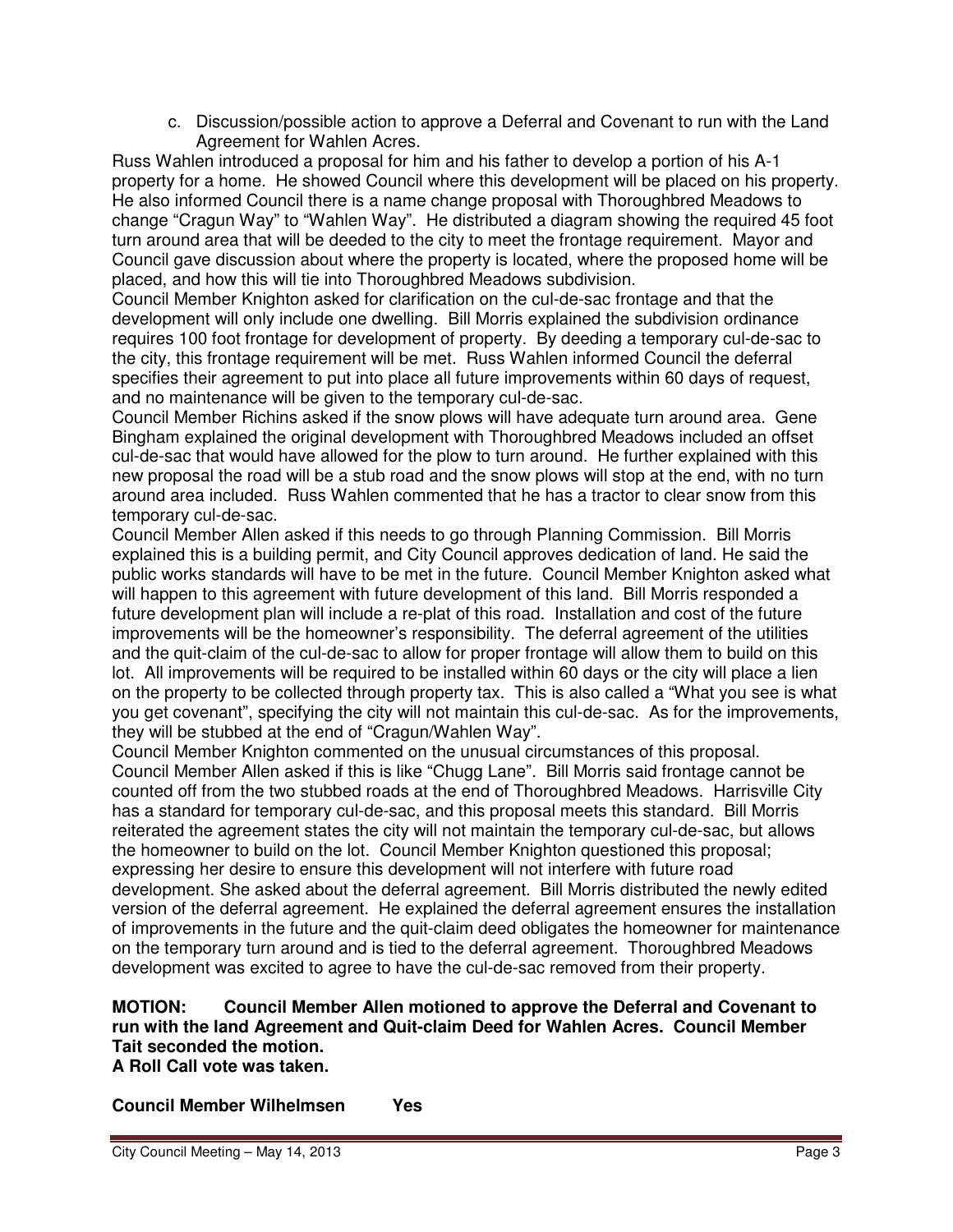| <b>Council Member Tait</b>     | Yes |
|--------------------------------|-----|
| <b>Council Member Knighton</b> | Yes |
| <b>Council Member Richins</b>  | Yes |
| <b>Council Member Allen</b>    | Yes |

### **Motion passed 5-0.**

### d. Recreation Discussion

Bryan Fife brought up a few points of interest in a recreation discussion with Council. He said he just wanted to take this time to update Council on what is happening in the Recreation Program. He said there are no numbers from previous years, outside of the last three where he has been the director, to offer an idea of the enrollment in the recreation program. Just since he's been tracking, he's noticed a downward spiral with recreation signups. He confirmed this is not caused by the older kids moving out of the recreation program, but he is speculating due to lack of interest.

He has received a few complaints regarding the recreation program. The first being the registration cost of \$35.00 which does not include the shirt for baseball or the jersey for basketball. He suspects this may becoming an issue. Other local cities costs are North Ogden at \$35.00 including shirt, Farr West is \$45.00 without a shirt, and Plain City is \$40 including a shirt. His recommendation is to lower the fees to see if numbers would increase. For families with more than one signup, the higher fee schedule is costly. Recently he received a quote for baseball shirts at \$5.50 not including a hat. Basketball jerseys cost \$15.00.

Additionally, this season has been difficult filling volunteer coach positions. One reason may be that coaches are left with the responsibility to cover shirts for signups that don't follow through with reimbursement on the shirts. Not only are they volunteering their time, they are donated their money. He has not received any complaints about this issue, but is aware it is happening. Bryan Fife passed out coach deck cards for Council to see how easily accessible information can be for coaching. This makes the rules and regulations of the sports readily available to help the coaches out.

Council Member Wilhelmsen asked if there is a residual effect from all of the competition teams in the area. Bryan Fife responded he is not getting any feedback from that happening. The last few years he has watched the numbers decline as the progression of the player continues. The signups die off after  $4<sup>th</sup>$ ,  $5<sup>th</sup>$ , and  $6<sup>th</sup>$  grades.

Mayor Hendrix asked about loaning out shirts and jerseys. Bryan Fife responded they currently loan out jerseys for  $1<sup>st</sup>$  and  $2<sup>nd</sup>$  grade basketball signups, the other grades are required to pay for their own jersey. Most parents buy the jersey big and use them for multiple years.

Bryan Fife informed Council at the last recreation meeting the directors discussed discontinuing teams at the higher grade levels. He stated it is hard to have competitive seasons when there are such low numbers because they are playing the same teams over and over.

Council Member Knighton asked about how early the signups begin, and where the coaches come from. Bryan Fife answered t-ball starts in Kindergarten, and basketball starts in 1<sup>st</sup> grade. The coaches are all parent volunteers. We currently provide the equipment for baseball and if the city took over the ordering of shirts, the coaches would only be in charge of the kids, and coaching.

Mayor and Council gave discussion about the history of the recreation fee and when the current fee schedule was set. Bryan Fife informed Council the fee was \$30.00 when he took over, and they increased the fee to \$35.00 to cover the costs of online registration. Council Member Allen pointed out the ease of online registration because prior players are already in the system. Bryan Fife confirmed this is an easier signup resource as well, and he can use this system to send out a mass email to all prior registrants.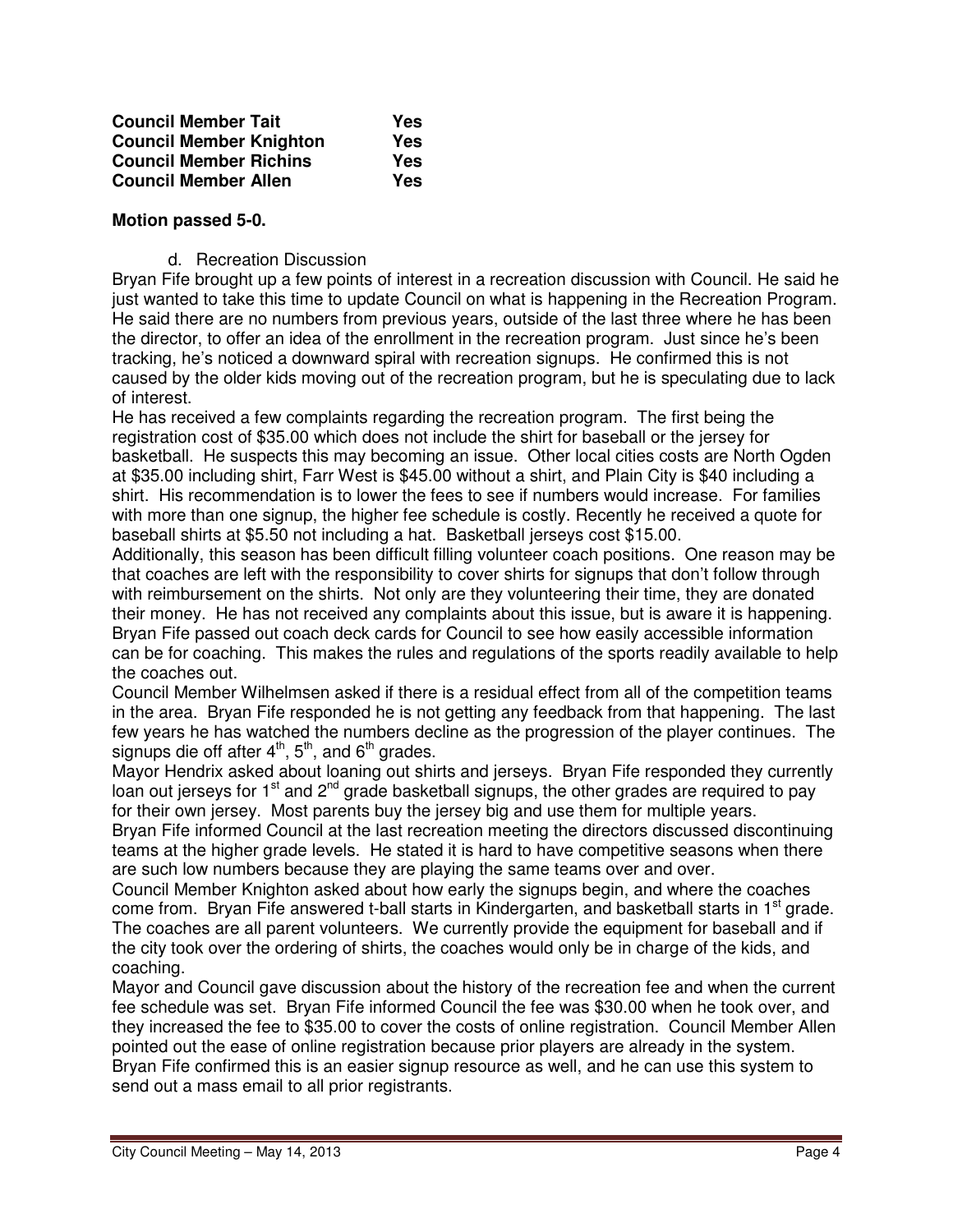Council Member Wilhelmsen asked if there is a way to include an online order for shirts and jerseys through the registration system. Bryan Fife said this would work if they use the same vendor for shirts all the time, this is possible. He explained the shirt orders have been left up to the coaches causing quality of the shirts to vary depending on the coach.

Mayor and Council discussed the sportsites fees and how much is collected to cover the fees. Council Member Richins pointed out the City already subsidizes the recreation program. Council Member Knighton said all youth residents should have the opportunity to play recreational sports.

Bryan Fife said he advertises through early morning announcements at the local schools, dropping off notices at the schools, a blast email for prior registrants, on the city marquee, in the city newsletter, and on the city website. Council Member Allen asked if we have signs that we set out around the city. Bryan Fife responded he just had new signs made up to advertise signups. His hope is that this will help get the word out. Bryan Fife thanked Council for their time and attention.

e. Discussion/possible action to set a public hearing for June 11, 2013 for purposes of amending the FY 2012-13 budget in accordance with UCA § 10-6-127.

Lynn Fortie informed Council of the requirement to set a public hearing and this is typically set at this time to amend the FY 2012-13 budget. He said he will have exact numbers later, but an amendment to the fiscal budget is usually necessary.

### **MOTION: Council Member Tait motioned to set a public hearing for June 11, 2013 for purposes of amending the FY 2012-13 budget in accordance with UCA § 10-6-127. Council Member Wilhelmsen seconded the motion. All Council Members voted aye. Motion passed.**

f. Discussion/possible action on adoption of tentative FY2013-14 budget in accordance with UCA § 10-6-113, and set public hearing on proposed final budget for June 11, 2013.

Lynn Fortie referred to the tentative budget worksheet that was passed out previously. He informed Council based on previous budget discussions he was able to determine the taxable value of homes as 55% of the total value. For example, a home worth \$150,000 would be multiplied by the Harrisville City tax rate and amount to a \$5.07 per month increase. A home worth \$200,000 would be a yearly difference of \$81.18 which is a \$6.17 per month increase. A home worth \$250,000 is a \$101.48 difference which is an \$8.46 per month increase. Lynn Fortie further stated a few numbers in the initial tentative budget worksheet were changed because of the projected budget differences. He said he could point those out but the net did not equate to much.

Council Member Richins asked for more clarification. The Franchise tax revenue was originally set to a specific amount and there are some timing issues that changed the projected amount. He updated the proposed budget to the same amount. Vehicle tax fees were changed, park and cabin revenue was updated, miscellaneous revenue, and the expenditure side with credit card and service charges being updated. Those are the specific changes he made. This tentative budget includes the 10% wage adjustment, and the health insurance increase. Council Member Richins asked for clarification on the motor pool fund. He questioned if buying new vehicles for the public works and public safety would change the budget. Lynn Fortie responded yes, it has an effect like a lease of a vehicle. When they buy the vehicle the first year payment is included in the general fund.

Council Member Allen asked if the 401K contribution will be different for regular employees than public safety. Mayor Hendrix said the 401K will be the same for all employees, requiring an employee match at 100% for a 2% contribution and 50% for a 4% contribution.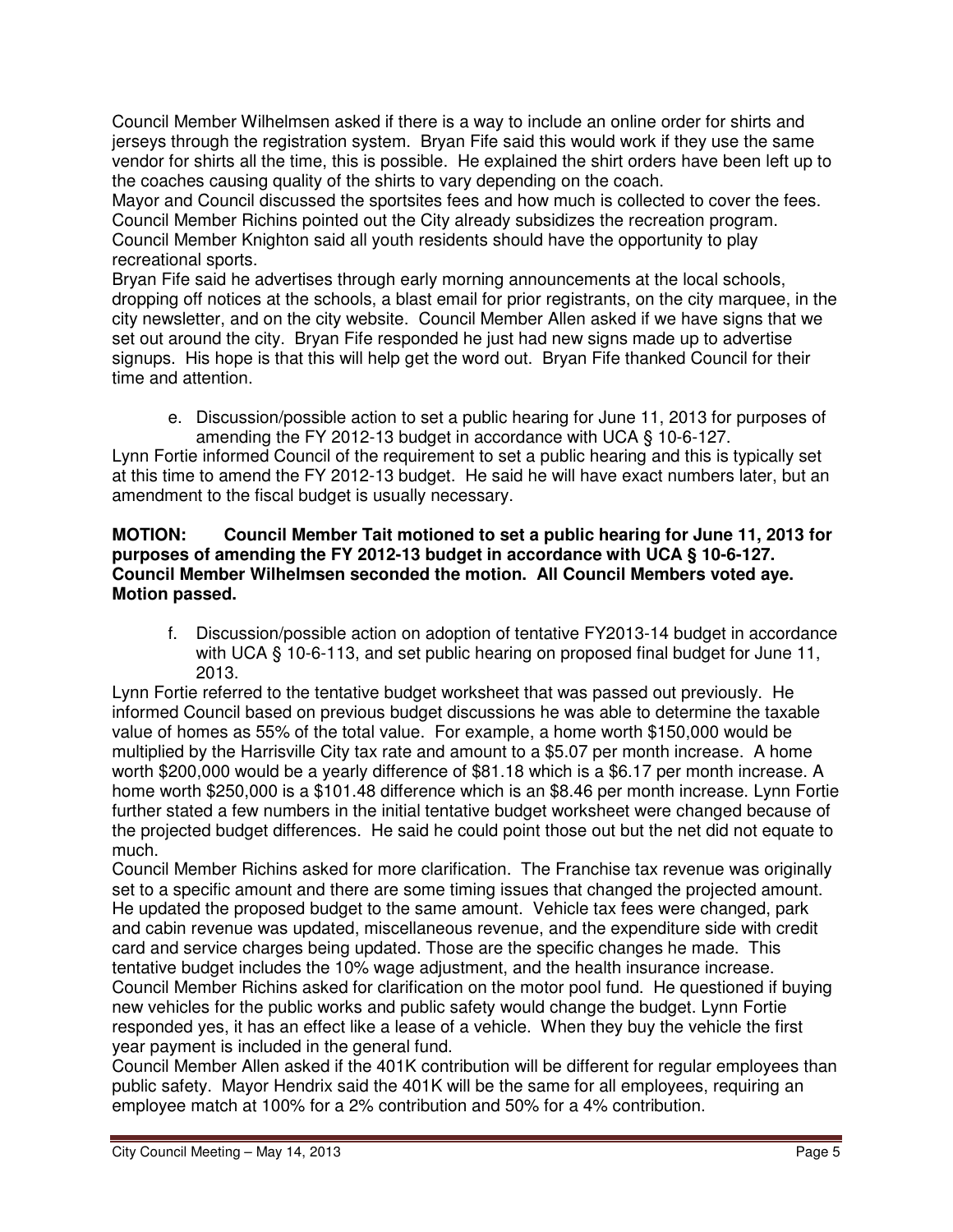Council Member Allen brought up the ordinance that addresses the mayor and council salaries. Mayor Hendrix said this item is up for discussion. This ordinance was sent out to Council for them to read through and decide how they would like to address this situation. Council Member Knighton pointed out this increase is not included in the budget. Bill Morris said it amounts to \$50.00 for each council member per year of service. Council Member Tait asked if that was per year. Bill Morris clarified yes, per year.

Mayor Hendrix said while this is up for discussion there are two items that will have to be added to the budget. Mayor and Council gave discussion on whether or not to include the salary increase, and agreed to implement this ordinance.

Mayor Hendrix suggested discussing the CERT van as part of this budget discussion. There is a budget item included in the amount of \$6,000 to replace the CERT van with a trailer. The van is out of service and there is no guarantee this van will start in an emergency situation. Council Member Knighton asked if the CERT coordinator will have access to the new trailer. Mayor Hendrix indicated the CERT coordinator would be able to contact a city representative that can transport the CERT trailer to any location.

Mayor and Council gave discussion about what is stored in the van. Council Member Knighton asked if there are funds included in the budget to stock this Cert trailer. Bill Morris clarified there is a line item to cover the purchase of a new CERT trailer and \$2,000 to stock the trailer. Council Member Knighton expressed her concern with giving up this resource and having an effect on the CERT coordinator who donates their time. Mayor and Council asked Ruth Pearce, current CERT coordinator, for her thoughts regarding this issue.

Ruth Pearce said the Cert van is used for storing emergency supplies. When it was under the previous CERT coordinator, it was used for training. Right now it is being used for storage. She explained because of the noticeable color, there is an advantage because people recognize the van. She specified the CERT van would not be going out and used for disaster training. In her opinion, she feels a trailer will be useless as first responders. They need to be out getting the supplies where they are needed.

Council Member Tait inquired about how many sets of keys are available. Ruth Pearce said she has a set of keys. She says in her opinion there hasn't been a lot of maintenance put into this vehicle. Bill Morris said there is required insurance on the vehicle through the city insurance provider Utah Local Government Trust. The estimated insurance amount is \$500.00 per year. Ruth Pearce said in her opinion the value of the van is \$250.00, and if the city were to find a buyer, they might get as much as \$750.00. Council Member Knighton asked what size trailer can be purchased with the allotment. Bill Morris said about the same size trailer would be purchased.

Council Member Wilhelmsen commented the public works and police trucks will be tied up during an emergency. He asked if it's possible to reduce the insurance costs. Mayor Hendrix said to consider what happens if/when there is an accident. Mayor and Council gave discussion about the separate vehicle coverage under the insurance.

Mayor and Council discussed the CERT sheds that are located at Weber County Fairgrounds. Mayor and Council discussed where the key to the county shed is located. Mayor Hendrix suggested putting additional money into stocking the CERT trailer. Council Member Allen expressed his vote in favor of a CERT trailer. Council Member Tait commented anyone could access a trailer, in case of an emergency.

Bill Morris explained to Council the process of activating CERT. He said the coordinator is at the EOC locally, not out and about around the city. He said the EOC assesses what skills are available and what needs are to be met. The CERT coordinator most valuable asset is the phone calls and access to the special phone connection during an emergency. The CERT coordinator will be on the phone directing the policy that will be in place with the EOC.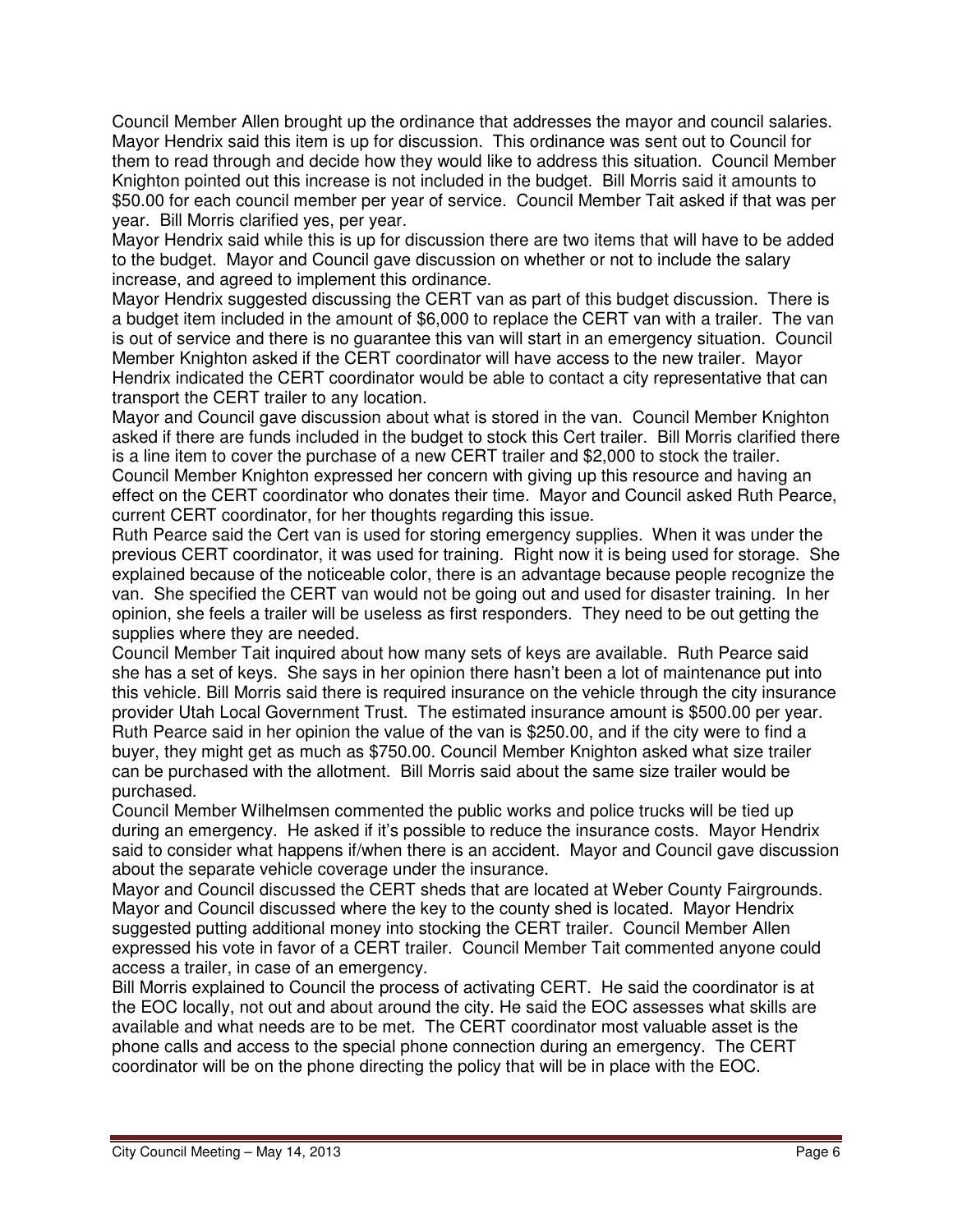Council Member Allen asked what Marriott-Slaterville City has in place. Bill Morris said Marriott/Slaterville has a CERT cabinet at each park. There are three CERT cabinets that have shovels, backboards, hats, and other resources.

Mayor and Council gave discussion about how CERT is involved during an emergency. Mayor Hendrix asked for Council's opinion on what they would like to do. Council Member Richins asked how much has been allotted for this purchase. Bill Morris specified \$4,000 for the trailer and \$2,000 to stock the trailer with supplies. Mayor and Council gave discussion on how much money to include on the CERT line item.

Council Member Tait suggested waiting a year to discuss this. Council Member Richins said the van is not a dependable resource. Mayor Hendrix suggested tabling this discussion until later. Council Member Allen suggested looking into a trailer and having the exact numbers available. Bill Morris said Max Jackson and Gene Bingham have asked to address this issue for several years. He further stated after Lance Peterson, Weber County Emergency Coordinator, gave a presentation on emergency response, the city needs to be prepared for an emergency. Bill Morris told the department heads they will put it on the agenda. Bill Morris will ask Max Jackson to put together some preliminary numbers to come up with a proposal to replace the CERT van with a trailer. Council Member Knighton asked if we can have a truck assigned if there is a trailer purchased. Mayor and Council gave discussion on how to organize the CERT program and implement the resources during an emergency.

Mayor Hendrix suggested improving CERT communication and tabling this discussion to a later date so some of these issues can be worked out. Council Member Richins suggested getting a phone card and a key to the county shed. Bill Morris said staff will take care of these two items. The second item of discussion was a compensation schedule for Harrisville City Ordinance #423. Lynn Fortie said he had previously calculated that number at an earlier meeting but didn't have that number available for tonight. Bill Morris explained this ordinance was written because when raises were given out more frequently there was a requirement to have a public hearing to allow for the City Recorder, Treasurer, and Justice Court Judge to receive a raise. Council Member Tait asked if there is room in the budget to include this increase.

Council Member Knighton said they don't want to repeal this to go back to the public hearing requirement. Council Member Tait suggested implementing this ordinance but not make it retroactive. Council Member Allen said the entire amount should be implemented to come into compliance. Mayor Hendrix gave explanation as to why this was not originally implemented. Council Member Wilhelmsen asked if they can donate this money back to the city. Mayor Hendrix responded yes, donations will be accepted. Lynn Fortie suggested a few things to make changes to clarify this ordinance. The implement date needs to be revised to a fiscal year. Bill Morris stated this was set to the terms Council and Mayor get elected to serve. Council Member Allen asked for clarification on the number of the increase. Bill Morris said it is \$200 per Council Member. Council Member Tait said it's a small impact on the budget. Council Member Knighton felt including this amount is the lesser of two evils. Mayor and Council agreed to include the increased amount in the budget for the Mayor and each Council Member as is adopted in Harrisville City Ordinance #423. Lynn Fortie asked for clarification on what date to begin calculating this amount. Bill Morris instructed to begin on January 1<sup>st</sup> of each year the Members were elected.

Council Member Allen suggested increasing the Easter line item in the budget from \$500 to \$750. Council Member Richins says he thinks the current amount is enough. Mayor and Council gave discussion about whether to increase the Easter budget or not. They agreed to increase the Easter line item to \$600 for next year's budget.

### **MOTION: Council Member Tait motioned to adopt the Tentative FY2013-14 budget in accordance with UCA §10-6-113. Council Member Allen seconded the motion. A Roll Call vote was taken.**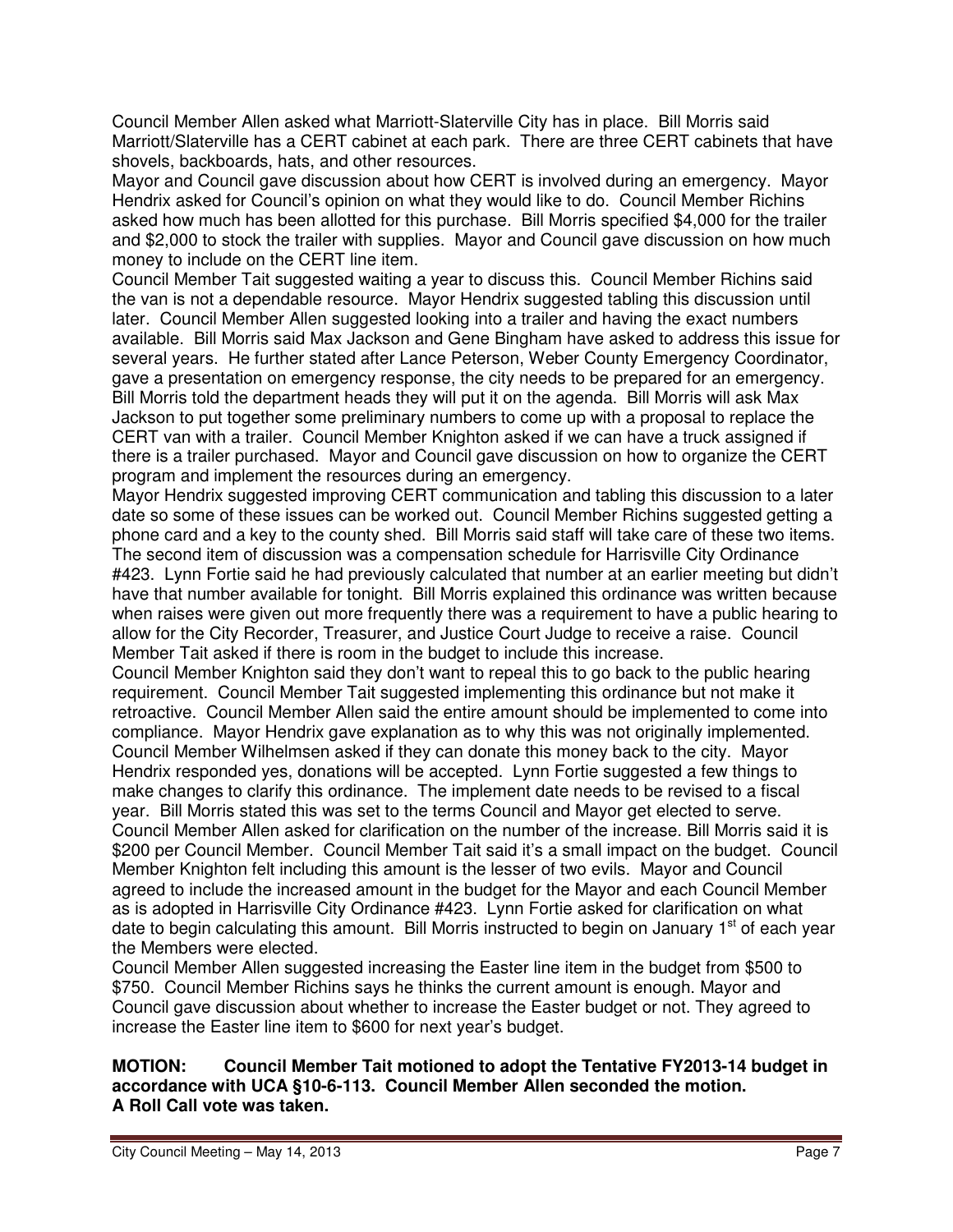| <b>Council Member Allen</b>      | Yes |
|----------------------------------|-----|
| <b>Council Member Richins</b>    | Yes |
| <b>Council Member Knighton</b>   | Yes |
| <b>Council Member Tait</b>       | Yes |
| <b>Council Member Wilhelmsen</b> | Yes |

**Motion passed 5-0.** 

**MOTION: Council Member Wilhelmsen motioned to set the public hearing in accordance with the truth and taxation law. Council Member Allen seconded the motion. All Council Members voted aye. Motion passed.** 

g. Discussion on Social Media.

Council Member Richins said he has received information on how larger cities deal with social media. He would like to get some idea of what surrounding cities are doing. Council Member Richins said he doesn't want to burden employees, and suggested offering this opportunity to a college intern to establish the site and follow-up after it has been established. Eventually a Council Member could update it with significant information. Social media is a good resource for the public. Mayor Hendrix clarified social media is mainly the city web page, facebook, and twitter. He informed Council staff has indicated the current city webpage is not easy to update. Council Member Richins said if there is an established site, only certain people have access and the public can contact that person if they want to add information. He said this is the way of the future, if the city wants to connect with the public. Bill Morris asked if any of the Council Members know of Chad Titensor. He has indicated his willingness to volunteer some of his time to a city web page and/or facebook site. No Council Members really indicated they knew this individual but Council Member Richins offered to contact him if staff will email his contact information. Mayor Hendrix informed Council if these systems are setup properly a social media manager can update all of the accounts by linking them together. Council Member Richins reiterated this is just another avenue to connect with residents.

h. Discussion/possible action to surplus CERT van

Based on discussion given earlier in the meeting during the budget discussion, Mayor and Council agreed to table this item for 3 months. During the interim, Max Jackson will be asked to get a quote on the price for a trailer.

### **5. Public Comments.**

Michelle Singleton, 1288 N 150 W, expressed her support of the Parks and Recreation Program in the City. She said she recognized the challenges at the park and how much work and effort it takes to provide this service to the youth in the area. She assured Council Harrisville resident's have a healthy interest in signing their kids up for recreational sports. There haven't been enough people participate, people have gone door to door to recruit. She gave suggestions on how to improve the recreation program and stated citizens are trying to support the program. She recognizes coaching is difficult, with swing shifts, and parents that are busy doing everything. She commented other cities reward their coaches by returning the registration for their child at the end of the season. She suggested implementing a similar reward system by recognizing the positive behavior of the coaches. She feels Harrisville needs help stocking the recreation program with participants. She encouraged council to consider this when talking about the budget and making future decisions.